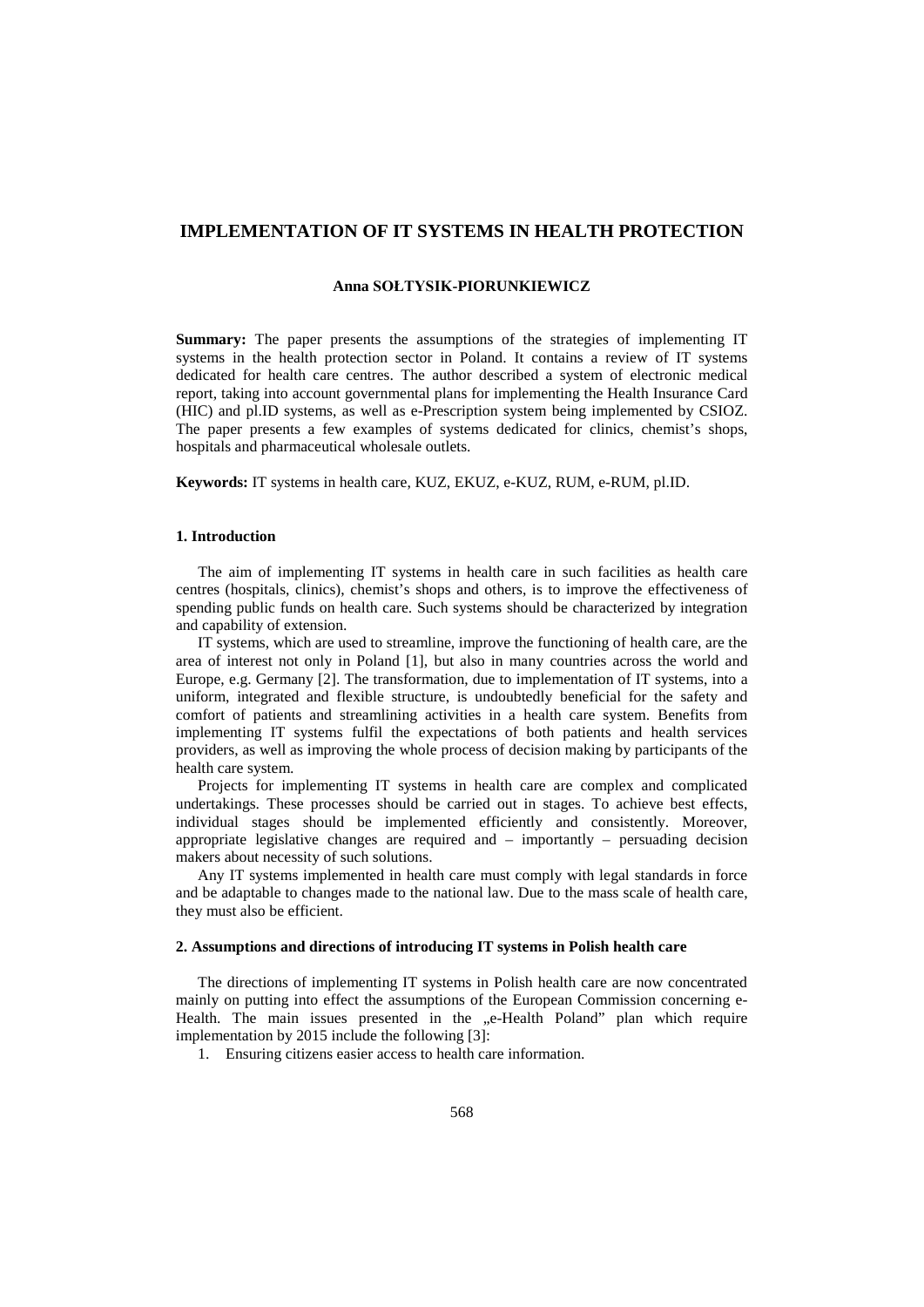- 2. Improving effectiveness of the health care system with regard to electronic flow of information.
- 3. Creating procedures and guidelines, gathering and giving access to good practices to improve management of a health care centre thanks to implementing information and communication systems.
- 4. Modernizing the system of medical information to analyze the demand for provided health services
- 5. Practical realization of the development of IT solutions in protection of health in line with the guidelines the European Commission which will allow the Republic of Poland to be included into the area of interoperational Electronic Health Record .

Currently, due to accepting for implementation Programmes financed from structural measures, the following activities are of key importance:

- implementation of the Programme of Health Protection Informatization
- creating the conditions for the development of health protection e-services especially telemediacal systems (teleconsultations, telemonitoring, online patients' registration) e-prescriptions and electronic health records, which will be linked with a new identity card.

## **3. Review of IT systems implemented in health protection**

#### **3.1. Health insurance card**

Electronic health insurance card was implemented in the Silesia voivodeship about 10 years ago as part of works connected with informatization of Silesia voivodeship department of National Health Fund. Electronic health insurance card (HIC) is used to verify insurance status of an authorized card holder in the system of Silesia voivodeship department of National Health Fund. It also provides personal data and is used for authorization of the services provided as part of performing a contract with Silesia voivodeship department of National Health Fund [4]. This card may be issued to an insured person with a PESEL national identification number who can prove his/her residence on the territory of the Silesia voivodeship.

Since 2004, it has been planned in Poland to implement country-wide Health Insurance Card modelled on the silesian card. To continue the works ordered by Health Minister on February 8, 2005, a Group was set up to draw up a strategy for the development of a medical information system in health protection and prepare a conception of implementing European Health Insurance Card and Health Insurance Card. The tasks of this group included drawing up a strategy for the development of a medical information system in health protection and preparing a conception of implementing European Health Insurance Card and Health Insurance Card. It was decided that representatives of Health Ministry would be involved in the works of a Group for developing a conception and design of electronic Health Insurance Card (e-HIC), electronic Medical Services Register (e-MSR) and programmes of their implementation, set up by order of the President of the National Health Fund No 40/2004 of 25 November 2004 for the purpose of preparing a functional conception, scope of application and design of e-HIC, linked with European Health Insurance Card, and a conception and design of a system for electronic registration and medical services monitoring (e-MSR) and programmes (strategy, plan, schedule) for implementing e-HIC and e-MSR [5]. Up to now, the implementation has not been completed.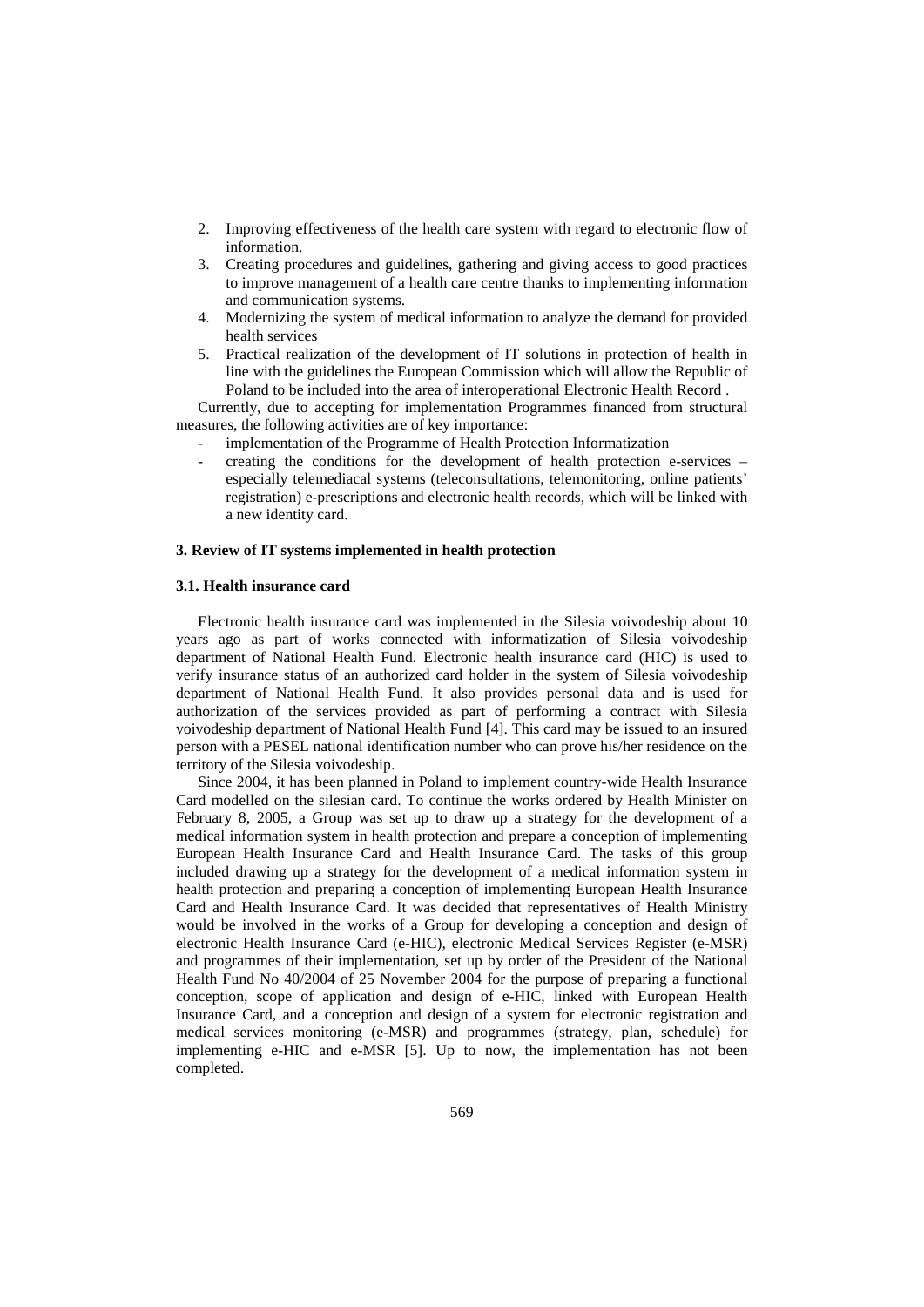Another proposal of implementing electronic medical report is using the function of a health insurance card in an electronic identity card as part of the implementation of the programme MSR II. This project was described in a publication on the connection between HIC and ID.pl. Its basic aim is to ensure the verification of the parties, place and sequence of a medical transaction (patient and professionals) by means of a cryptographic secret carrier. This project is based on the use of a crypto processor card (Health Insurance Card, Professional's Card) in an environment that is safe for creation of electronic signature. It is also assumed that pl.ID will constitute an electronic document which may be used for verifying a person (including limited identification), creating personal and qualified signatures, and entitles to cross the borders of the countries united by the Schengen Agreement, as well as serves the function of HIC. As a result of a decision by KRM of December 2009, the project was linked with pl.ID, in which there is a separate space for HIC [6]. Currently, the National Health Fund is developing and handing to the Ministry of the Interior and Administration the document "Technical and functional requirements for Health Insurance Card, HIC application and their environment".

The main aims of implementing such solution include [7]:

- facilitating the process of registration and confirming the right to health services (effectiveness)
- improving the reliability of accounting data sent to the National Health Fund (integrity and indisputability)
- secure access to data (confidentiality)
- increasing the chance of a rescue in emergencies
- satisfaction of the entitled, possibility of getting remote access to own data,
- increasing the effectiveness of medical centres (automation of activities),
- decreasing the number of frauds, mainly in the area of accounting for services that have not been provided,
- improving the quality of data.

Ultimately, health insurance card should be an element of the IT system of the health protection system in Poland. However, using such card entails access to sensitive data, thus one of basic requirements is ensuring security of the IT system used in medical services. It should also be able to integrate with the medical services register and medication register. It may also be an instrument for checking insurance as part of processing eHIC instead of RMUA monthly report for insured person. Electronic medical report should be integrated with IT system for chemists and health care centres as well as the electronic system of prescriptions and electronic system for medical appointment referrals.

## **3.2. Integrated IT systems for comprehensive service of health care centres and settlements with NHF provided by Asseco Poland SA**

Depending on the needs of a healthcare provider with regard to medical services, Asseco Poland SA offers various IT systems for implementation. These are:

- InfoMedica [8],
- mMedica in versions PS, PS  $+$ , Standard and Standard  $+$  [9],
- Hipokrates.
- SolMed.

The InfoMedica system consists of several modules. These are, among others: medical systems, and administration and management systems. The medical systems include the following packages: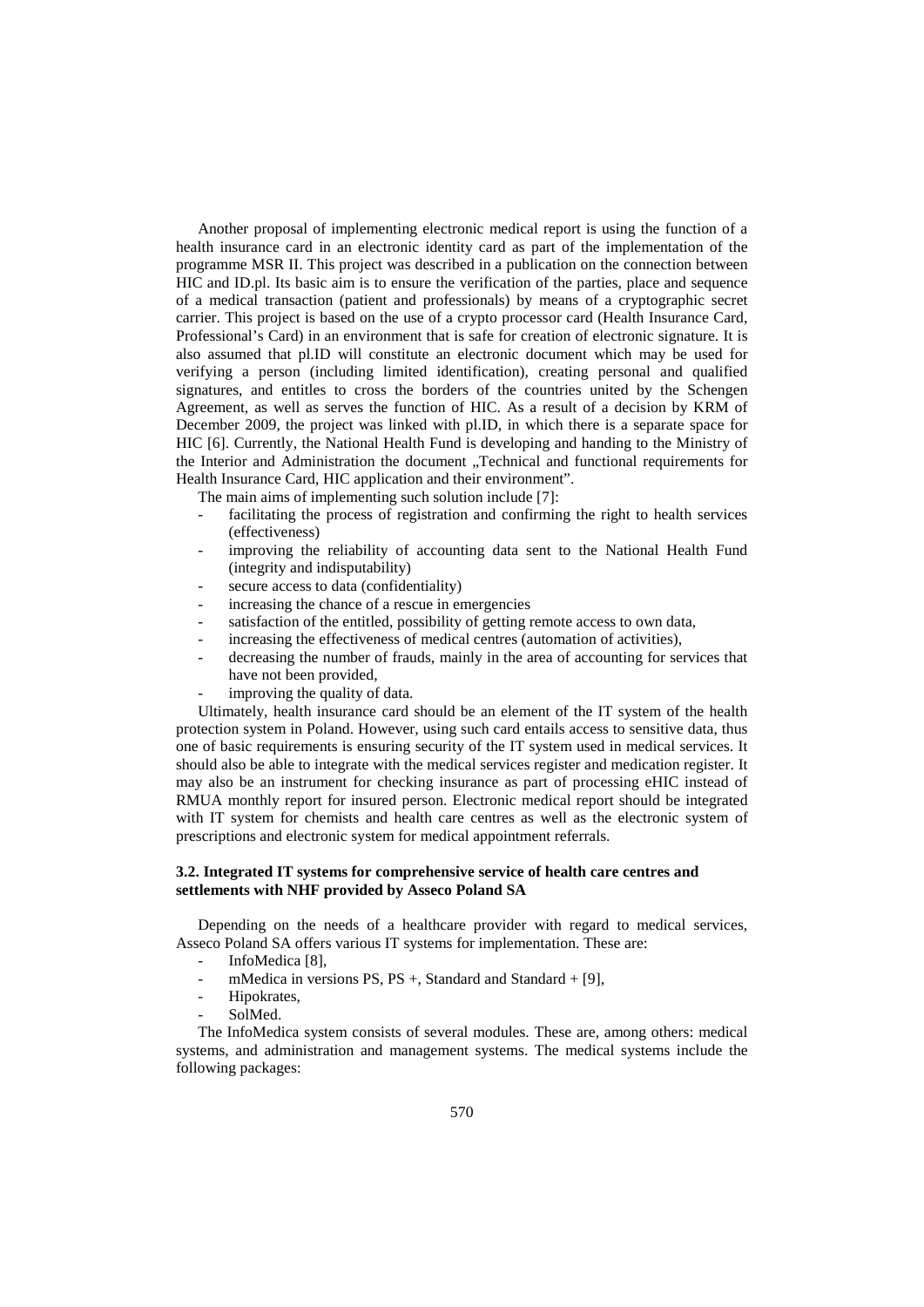- Package: Hospital
- Package: Clinic Pro
- Package: Diagnostics
- Dialysis unit
- Workplace infections
- Package: Laboratory with microbiology
- Ambulance transport
- Package: eMedica portal which includes eKontrahent and ePacjent packages.

InfoMedica medical systems are installed in admission rooms, in hospital wards, in diagnostic laboratories, laboratories, in operating blocks, in doctor's surgeries and treatment rooms, in clinics and outpatient clinics, in hospital chemists and medical statistic departments. They enable an efficient gathering and distribution of all medical information connected with the history of treatment of each patient, from his/her admission to the hospital until the treatment is finished. They help doctors to assess a patient's health condition, make it easier to access the data on the health condition of each patient being treated, print all forms used in the treatment process, ensure obligatory statistical reporting for the NHF as well as medical statistics institutions and centres. They streamline the organization of treatment process. The dedicated Przychodnia Pro package supports the work of medium-sized and large out-patient health care centres. It has got modules to be installed at reception desks and in doctor's surgeries. It offers specialized functionalities dedicated for supporting occupational medicine surgeries, dentist's surgeries, and rehabilitation centres. Due to full integration, doctors have access in their surgeries to a patient's whole medical documentation, including the history of hospitalization as well as examinations and medical procedures carried out [10].

The administration and management systems include the following packages:

- Package: finances and accounting
- Package: Treatment Costs Bill
- Package: Sale Service
- Package: Budgeting Controlling
- Package: Managing the trade of medicine and materials
- Package: Managing Fixed Assets
- Package: Human Resources and Payroll Service

The administration and management systems of the InfoMedica package are responsible for gathering and processing all information connected with economic events in a hospital. They are installed in accounting department, Human Resources department, salary calculation, and other departments of a hospital's administration. They are used to maintain comprehensive bookkeeping, manage finances, carry out management accounting, prepare price lists of medical services and offers for, among others, the NHF, and other health care payers, develop plans for the sale of medical services, monitor contracts and agreements, and receipts from their fulfilment, maintain a detailed costing of current activity, calculate costs of patients' treatment, perform economic predictions. All the applications of the InfoMedica package are integrated with each other so as to ensure a flow of information between relevant organizational units of a hospital in which IT system was implemented [11].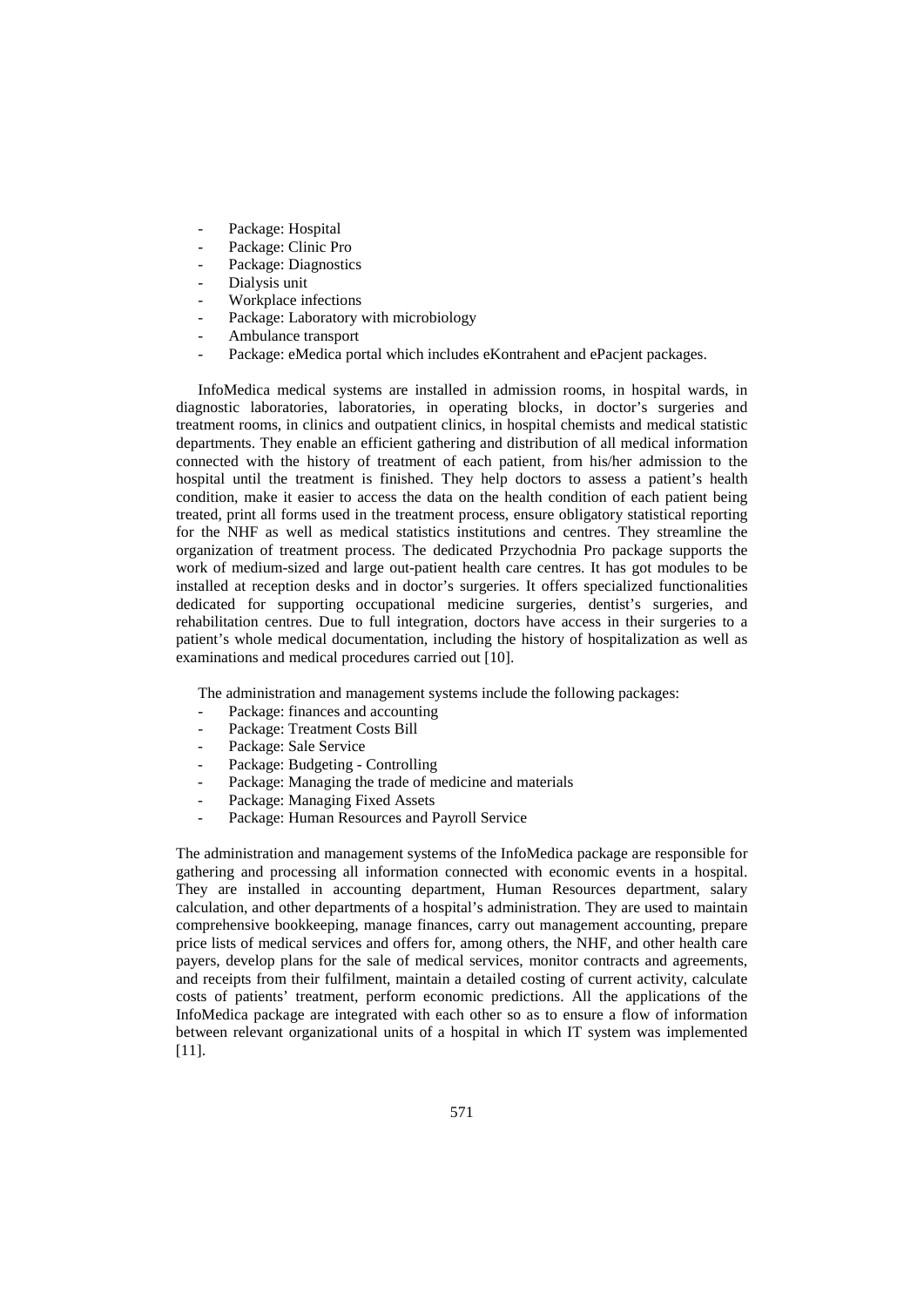#### **3.3. The system of electronic prescription e-Prescription**

The e-Prescription system is one of the first projects of building a modern IT system in health protection. It is being implemented under the project . Electronic Platform for Gathering, Analysing and Sharing digital resources about medical events", which is part of the country-wide Programme for Health Protection Informatization. The entity responsible for implementing the electronic prescription system is Centrum Systemów Informacyjnych Ochrony Zdrowia (CSIOZ), set up by the Health Minister. All the information gathered in the e-Prescription system is protected in accordance with security standards in force. The information in the e-Prescription system is exchanged using encrypted SSL protocol (Secure Sockets Layer), which is a widely used data transmission standard. This allows for the communication in the e-Prescription system to take place only between entitled participants of the prototype and an unauthorized access to data is prevented. Moreover, cryptographic techniques are used to verify and ensure information consistency [12].

The e-Prescription system allows electronic prescription to function parallel with its formal counterpart in the form of a paper prescription. The use of electronic prescription along with a paper prescription does not disturb the existing model of prescriptions circulation which is based only on paper prescriptions. Currently, due to the lack of appropriate regulations regarding the functioning of prescriptions only in an electronic form, an electronic document does not constitute a prescription in the light of law.

Writing a prescription in an electronic form takes place by means of a doctor's medical computer program, and in the case when a doctor does not have an internal software in his/her surgery, communication with the e-Prescription system occurs through an on-line application.

Pharmacists work with the e-Prescription system directly through their chemist's program, and can also dispense electronic prescriptions through a dedicated on-line application.

Patients get access to information about the history of their pharmacotherapy through the e-Prescription Internet Account.

The prototype of the e-Prescription system was launched in mid-March 2011, but the actual processing of prescriptions using this system started on 18 April 2011. The delays were connected with the need to install and launch the system in the entities that signed a cooperation agreement with Centrum Systemów Informacyjnych Ochrony Zdrowia, and necessity of providing training to medical personnel and pharmacists on how to operate the system.

Currently, the e-Prescription system supports 20 facilities, i.e. 2 clinics, 2 doctor's surgeries and 16 chemist's shops. This implementation can be regarded as a pilot implementation across the country [13]. However, for the system to be successfully implemented across the whole country, electronic prescription should be regulated by new legal regulations, and in the whole country there should be access to the public database of medicines, patient's insurance card and a tool for doctors authentication.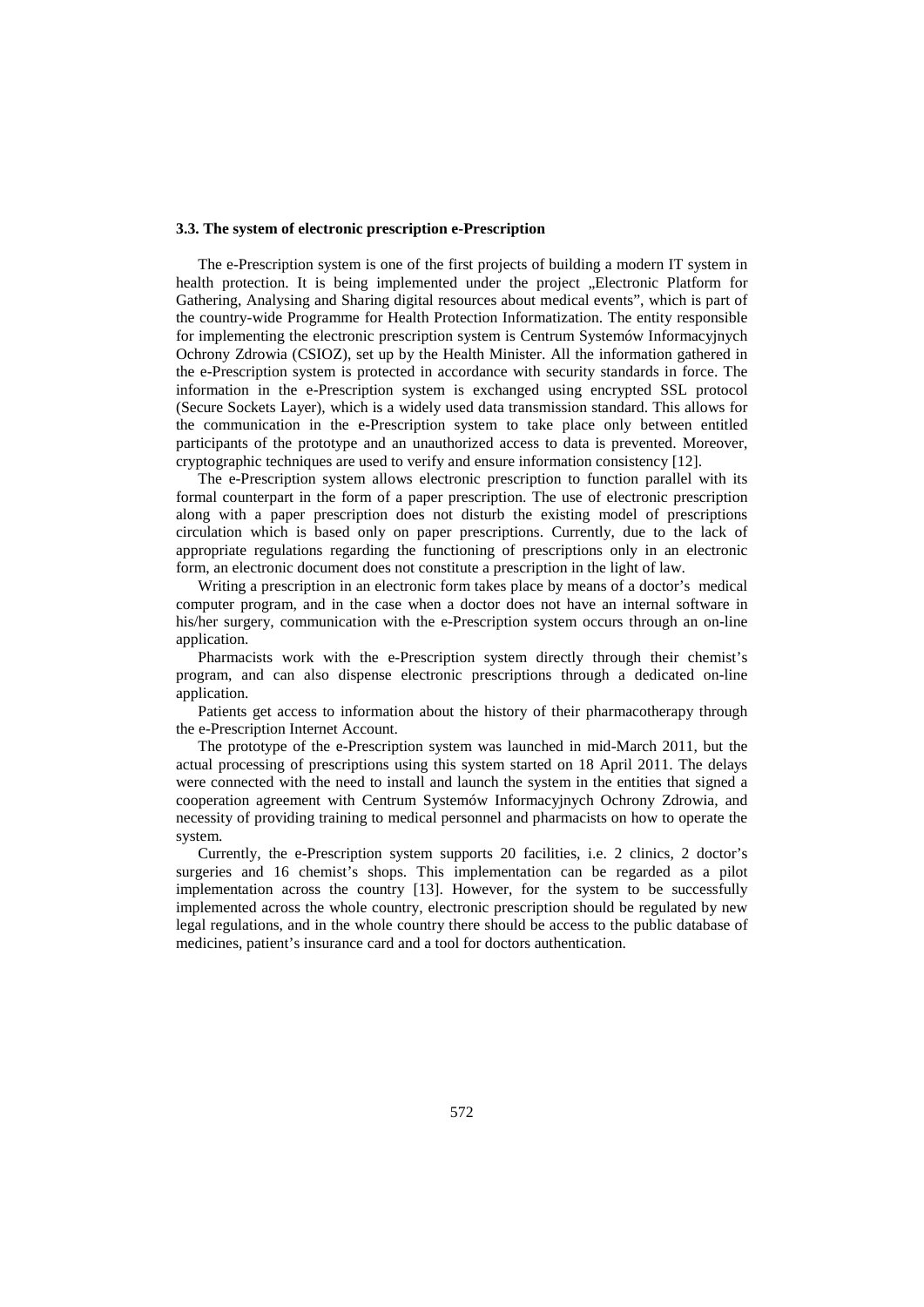

Fig. 1. Examples of certified medical readers Source: [7]

#### **3.4. Systems for chemist's shops and clinics provided by Kamsoft SA**

One of the companies which provide IT systems for health protection sector is Kamsoft SA based in Katowice. The company is developing a lot of projects in medicine and pharmacy, from systems for supporting hospitals (KS-MEDIS), clinics (KS-SOMED) or dentist's clinics (KS-KST), through data security systems in medicine and pharmacy (KS-BDO) and a database of medicine and health protection means (KS-BLOZ), to national system of health protection (NSHP). The company also implements systems supporting chemist's shops: Integrated System for Managing a Network of Chemist's Shops (KS-ZSA) and IT System for Supporting the Handling of a Chemist's Shop (KS-AOW) and systems for pharmaceutical wholesale outlets (KS-EWD).

The Integrated IT System for Servicing a Clinic (KS-SOMED) is a multi-module tool for supporting the work of medium-sized and large specialist clinics. The system is characterized by an extended functionality which enables the processing of the most important organizational issues:

- managing doctor's appointments schedule
- gathering of medical data
- handling of financial settlements with payers.

The NHPS portal (National Health Protection System) is a free of charge educational and informational platform for all representatives of the health protection market and patients. It enables communication between a patient, doctor and pharmacist, the use of various health services and access to preventive health programs. The central element of the NHPS system is patient and his/her family. Each patient is represented in the system by an Individual Health Account. The Patient Service enables performing various operations on the health account. The include viewing data gathered in the system and entering certain information by a patient himself. This information may be subsequently used by doctors and medical personnel to have a better knowledge about patient's health, and thus it may lead to providing the patient with a better health protection [14].

The Electronic Data Exchange system (KS-EWD) enables direct communication between a chemist's shop and a wholesale outlet by means of the Internet. The unique features include interactive checking availability of goods in a wholesale outlet, together with the option of immediate ordering of the goods on special offer. Due to integration of the KS-AOW and KS-EWD systems, the system designed for chemist's shops includes features ensuring data exchange between a chemist's shop and a wholesale outlet.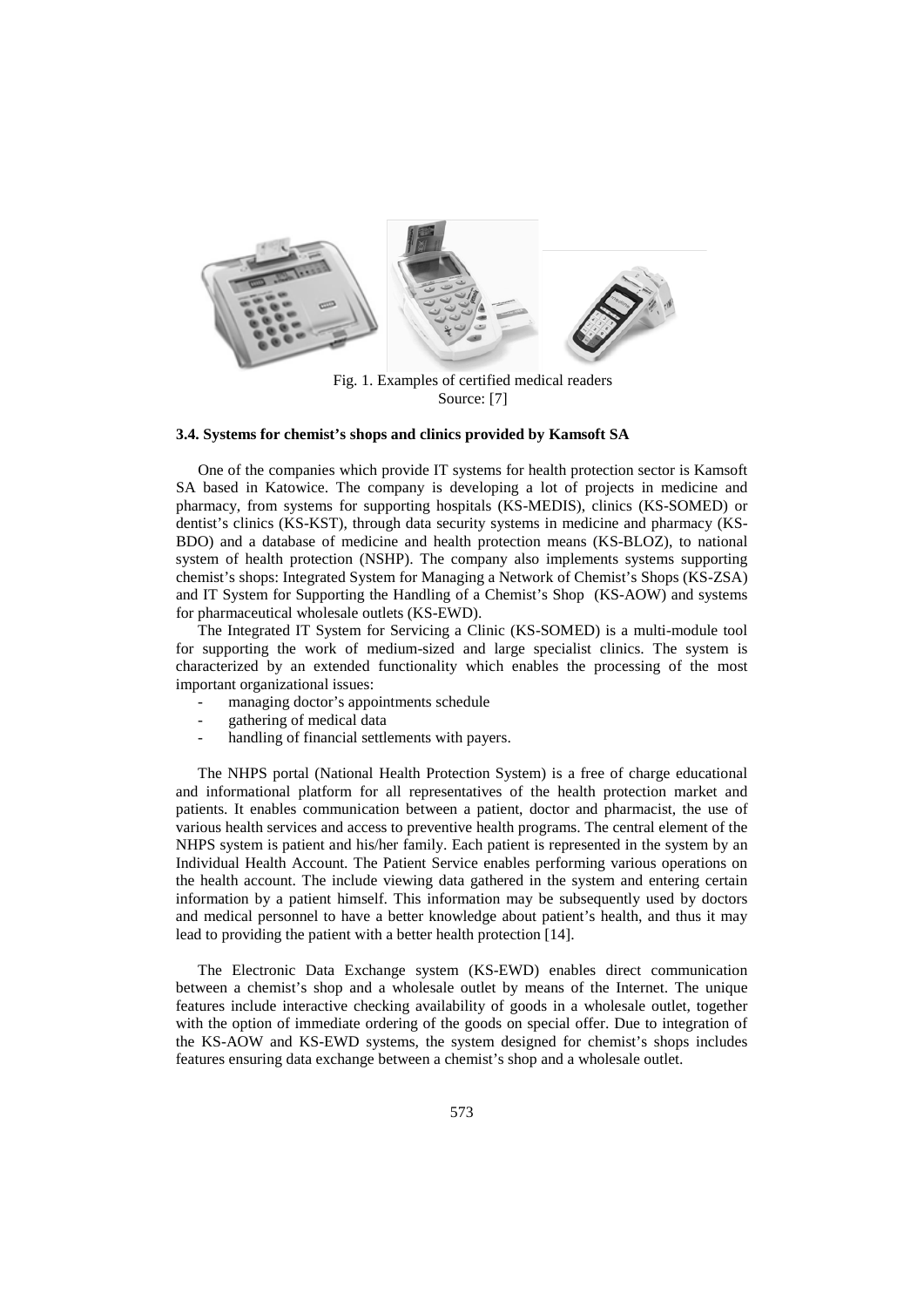The IT System for Supporting the Handling of a Chemist's Shop (KS-AOW) is a comprehensive system for supporting the work of chemist's shops, working under the Windows environment. In its work, the system uses SQL databases and Internet technologies. Particular emphasis was placed in the system on an efficient and fast operation. Also, the solutions applied in the system allow to use needle printers and their work with the system in a character mode. The KS-AOW system consists of a dozen interrelated modules, which ensure a wide range of possibilities. The features included in the modules comprising the System allow to check sale, orders and purchases, manage the warehouse, create lists, analyses and perform accounting. The KS-AOW system complies with the regulations of the Health Ministry, Finance Ministry, National Health Fund and other entitled institutions and is constantly modernized and adapted to changing regulations.





Integrated System for Managing a Network of Chemist's Shops (KS-ZSA) is a comprehensive system supporting monitoring and managing the work of a network of chemist's shops, working under the Windows environment. The central management of chemist's shops enables an optimal warehouse management, rationalization of purchases and a better use of the economies of scale during purchases. The system consists of a dozen interrelated modules which ensure a wide range of possibilities. The features included in the modules allow to place orders and make purchases, manage the warehouse, create lists, analyses as well as accounting for individual chemist's shops. Management of chemist's shops, by analysis and purchase specialist, supported by the KS ZSA system, allows to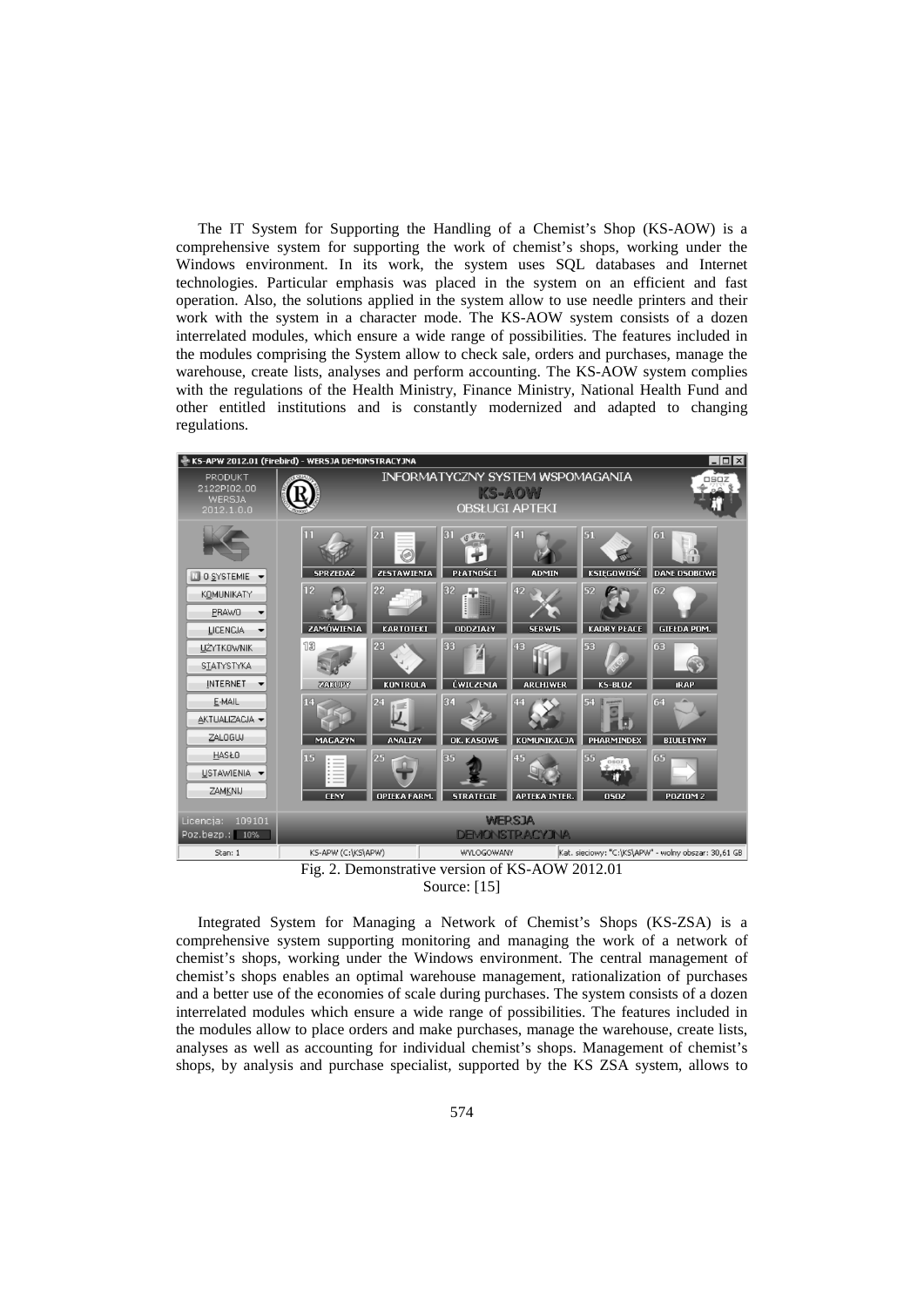relieve the staff of chemist's shops of many tasks and use the time saved for increasing professionalism of patient care and assistance – which is a more and more important element of competing on the pharmaceutical market [15].

## **5. Conclusions**

The assumptions of the strategy of implementing IT systems in health protection in Poland focus on achieving a satisfactory level of informatization in the basic areas of the health protection system. So far, we haven't succeeded in implementing a single system that would be without data redundancies and would be coherent, both for patients and health care centres:

- certain data redundancy similar data is stored in different registers, kept by two different entities, e.g. Central List of Insured Persons and Central Register of Insured Persons (NHF and Health Insurance Company),
- incoherence of data between different registers the same data in different registers may vary (e.g. change of address is not automatically updated in all registers in which the address appeared),
- lack of cooperation with reference registers generally, registers do not refer to base reference registers (PESEL, TERYT, KRS),
- lack of cooperation between registers in health protection registers in health protection do not use source information which already exists in other health protection registers,
- lack of a uniform data model registers and databases in health protection do not use a uniform data model,
- lack of structure and relationships between registers in health protection [3].

Currently, newer and newer systems for chemist's shops are being implemented, i.e. EuroMedica [16], based on modern Internet technologies. Clinics implement InfoMedica or OSOZ systems. However, it seems necessary to implement such IT systems in health protection which will ensure:

- 1. Creation of information conditions that will allow to take long-term optimal decisions in health policy, irrespective of the adopted organizational model of health protection and principles of financing it.
- 2. Creation of a stable information system in health protection, characterized by a flexible approach to the organization of the system of health protection resources, including a model of financing services from public funds, and a resilience to disturbance in data gathering and archiving, caused by system changes in health protection.
- 3. Decreasing the information gap in the health protection sector, that makes it impossible to built an optimal model of health protection.
- 4. Organizing an existing system for information gathering, processing and analysing (e.g. in Business Intelligence systems )
- 5. Building a system ensuring electronic communication and possibility of exchanging documents and reports between health protection entities and the proprietary body [3, 17].